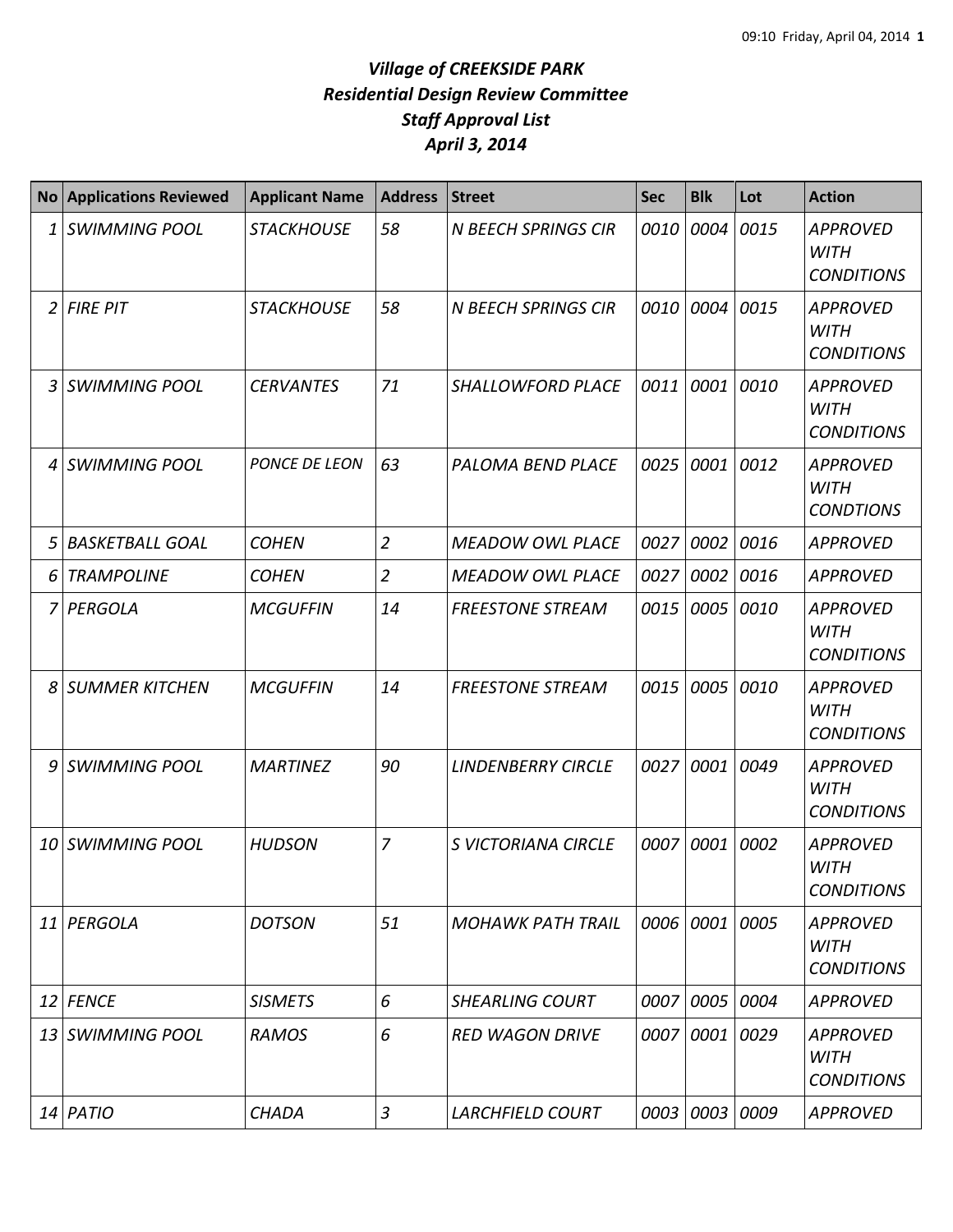| <b>No</b>       | <b>Applications Reviewed</b> | <b>Applicant Name</b> | <b>Address</b> | <b>Street</b>            | <b>Sec</b> | <b>Blk</b>     | Lot       | <b>Action</b>                                       |
|-----------------|------------------------------|-----------------------|----------------|--------------------------|------------|----------------|-----------|-----------------------------------------------------|
| 15 <sup>1</sup> | <b>SWIMMING POOL</b>         | <b>SABOGAL</b>        | 6              | <b>PRISM POINT PLACE</b> | 0018       | 0001 0074      |           | <b>APPROVED</b><br><b>WITH</b><br><b>CONDITIONS</b> |
| 16              | <b>PLAY STRUCTURE</b>        | <b>FERFON</b>         | 62             | <b>W COVE VIEW TRAIL</b> | 0006       | 0001 0022      |           | <b>APPROVED</b>                                     |
| 17              | <b>SWIMMING POOL</b>         | <b>EATON</b>          | 30             | <b>SPINCASTER DRIVE</b>  | 0030       | 0001 0023      |           | <b>APPROVED</b><br><b>WITH</b><br><b>CONDITIONS</b> |
| 18              | PERGOLA                      | EATON                 | 30             | <b>SPINCASTER DRIVE</b>  | 0030       |                | 0001 0023 | <b>APPROVED</b><br><b>WITH</b><br><b>CONDITIONS</b> |
| 19              | <b>FIRE PIT</b>              | EATON                 | 30             | <b>SPINCASTER DRIVE</b>  | 0030       | 0001           | 0023      | <b>APPROVED</b><br><b>WITH</b><br><b>CONDITIONS</b> |
| 20 I            | <b>SUMMER KITCHEN</b>        | <b>EATON</b>          | 30             | <b>SPINCASTER DRIVE</b>  | 0030       | 0001 0023      |           | <b>APPROVED</b><br><b>WITH</b><br><b>CONDITIONS</b> |
|                 | 21 SWIMMING POOL             | <b>BRAIN</b>          | 11             | <b>STAR IRIS PLACE</b>   | 0014       | 0001 0023      |           | <b>APPROVED</b><br><b>WITH</b><br><b>CONDITIONS</b> |
| 22 <sup>1</sup> | <b>FIRE PIT</b>              | <b>BRAIN</b>          | 11             | <b>STAR IRIS PLACE</b>   | 0014       | 0001 0023      |           | <b>APPROVED</b><br><b>WITH</b><br><b>CONDITIONS</b> |
| 23              | <b>GENERATOR</b>             | <b>HINDMAN</b>        | 18             | <b>S SWANWICK PLACE</b>  | 0003       | 0002           | 0008      | <b>APPROVED</b><br><b>WITH</b><br><b>CONDITIONS</b> |
| 24              | <b>SHUTTERS</b>              | <b>RILEY</b>          | 147            | W VALERA RIDGE PL        | 0031       | 0001 0016      |           | <b>APPROVED</b>                                     |
| 25              | <b>GENERATOR</b>             | <b>COLLETI</b>        | 7312           | <b>LAKE PALOMA TRAIL</b> |            | 0011 0001 0009 |           | <b>APPROVED</b><br><b>WITH</b><br><b>CONDITIONS</b> |
|                 | 26 SUMMER KITCHEN            | <b>MIRELES</b>        | 10             | <b>INDIGO BUNTING</b>    |            | 0013 0001 0053 |           | <b>APPROVED</b><br><b>WITH</b><br><b>CONDITIONS</b> |
|                 | 27 SWIMMING POOL             | <b>ACOSTA</b>         | 30             | <b>GARDEN PATH PLACE</b> | 0009       | 0001 0010      |           | <b>APPROVED</b><br><b>WITH</b><br><b>CONDITIONS</b> |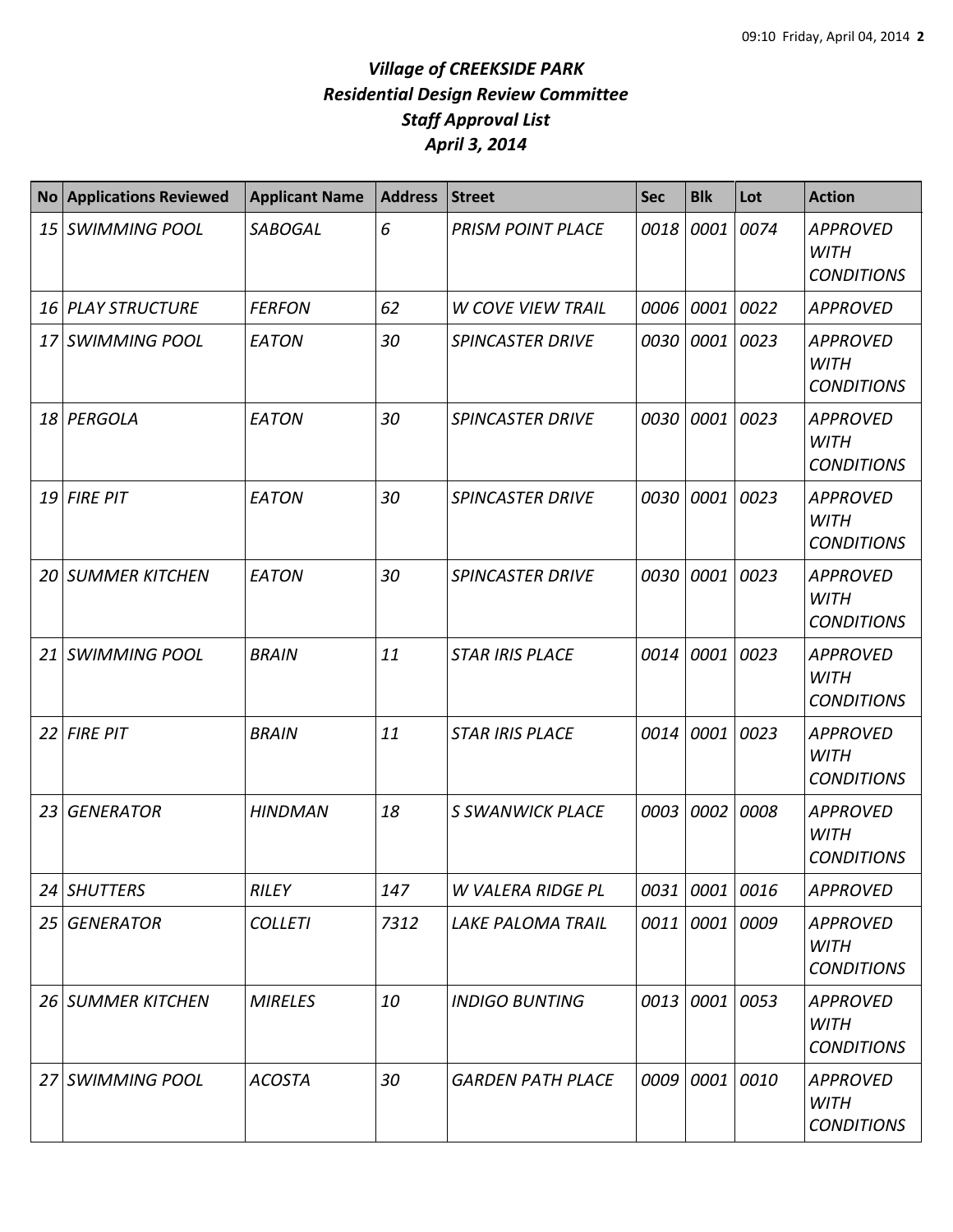| <b>No</b>       | <b>Applications Reviewed</b> | <b>Applicant Name</b> | <b>Address</b> | <b>Street</b>            | <b>Sec</b> | <b>Blk</b>     | Lot  | <b>Action</b>                                       |
|-----------------|------------------------------|-----------------------|----------------|--------------------------|------------|----------------|------|-----------------------------------------------------|
| 28              | PERGOLA                      | <b>ACOSTA</b>         | 30             | <b>GARDEN PATH PLACE</b> | 0009       | 0001           | 0010 | <b>APPROVED</b><br><b>WITH</b><br><b>CONDITIONS</b> |
|                 | 29 SUMMER KITCHEN            | <b>ACOSTA</b>         | 30             | <b>GARDEN PATH PLACE</b> | 0009       | 0001           | 0010 | <b>APPROVED</b><br><b>WITH</b><br><b>CONDITIONS</b> |
| 30              | PATIO                        | <b>ACOSTA</b>         | 30             | <b>GARDEN PATH PLACE</b> | 0009       | 0001           | 0010 | <b>APPROVED</b>                                     |
| 31              | <b>STORAGE SHED</b>          | <b>WEBSTER</b>        | 26             | <b>VERDIN PLACE</b>      | 0013       | 0001           | 0039 | <b>APPROVED</b><br><b>WITH</b><br><b>CONDITIONS</b> |
|                 | 32 SWIMMING POOL             | <b>WOODDELL</b>       | $\overline{3}$ | <b>SPINCASTER DRIVE</b>  | 0030       | 0001           | 0030 | <b>APPROVED</b><br><b>WITH</b><br><b>CONDITIONS</b> |
| 33              | <b>FIRE PIT</b>              | <b>WOODDELL</b>       | $\overline{3}$ | <b>SPINCASTER DRIVE</b>  | 0030       | 0001           | 0030 | <b>APPROVED</b><br><b>WITH</b><br><b>CONDITIONS</b> |
| 34              | <b>SWIMMING POOL</b>         | <b>TACCHINO</b>       | 23             | <b>N FREEMONT RIDGE</b>  | 0023       | 0002           | 0007 | <b>APPROVED</b><br><b>WITH</b><br><b>CONDITIONS</b> |
| 35 <sup>1</sup> | <b>PLAY STRUCTURE</b>        | <b>KATZ</b>           | 15             | N SHASTA BEND CIRCLE     | 0022       | 0002           | 0004 | <b>APPROVED</b><br><b>WITH</b><br><b>CONDITIONS</b> |
|                 | 36 SWIMMING POOL             | <b>GUERRERO</b>       | 30             | <b>N FREEMONT RIDGE</b>  | 0023       | 0001           | 0017 | <b>APPROVED</b><br><b>WITH</b><br><b>CONDITIONS</b> |
|                 | 37 PATIO COVER               | <b>FEUCHT</b>         | 219            | <b>S BAUER POINT CIR</b> |            | 0006 0003 0002 |      | <b>APPROVED</b><br><b>WITH</b><br><b>CONDITIONS</b> |
|                 | 38 SUMMER KITCHEN            | <b>FEUCHT</b>         | 219            | <b>S BAUER POINT CIR</b> |            | 0006 0003      | 0002 | <b>APPROVED</b><br><b>WITH</b><br><b>CONDITIONS</b> |
|                 | 39 FIRE PIT                  | <b>FEUCHT</b>         | 219            | <b>S BAUER POINT CIR</b> |            | 0006 0003      | 0002 | <b>APPROVED</b><br><b>WITH</b><br><b>CONDITIONS</b> |
| 40              | PATIO                        | <b>FEUCHT</b>         | 219            | <b>S BAUER POINT CIR</b> |            | 0006 0003 0002 |      | <b>APPROVED</b>                                     |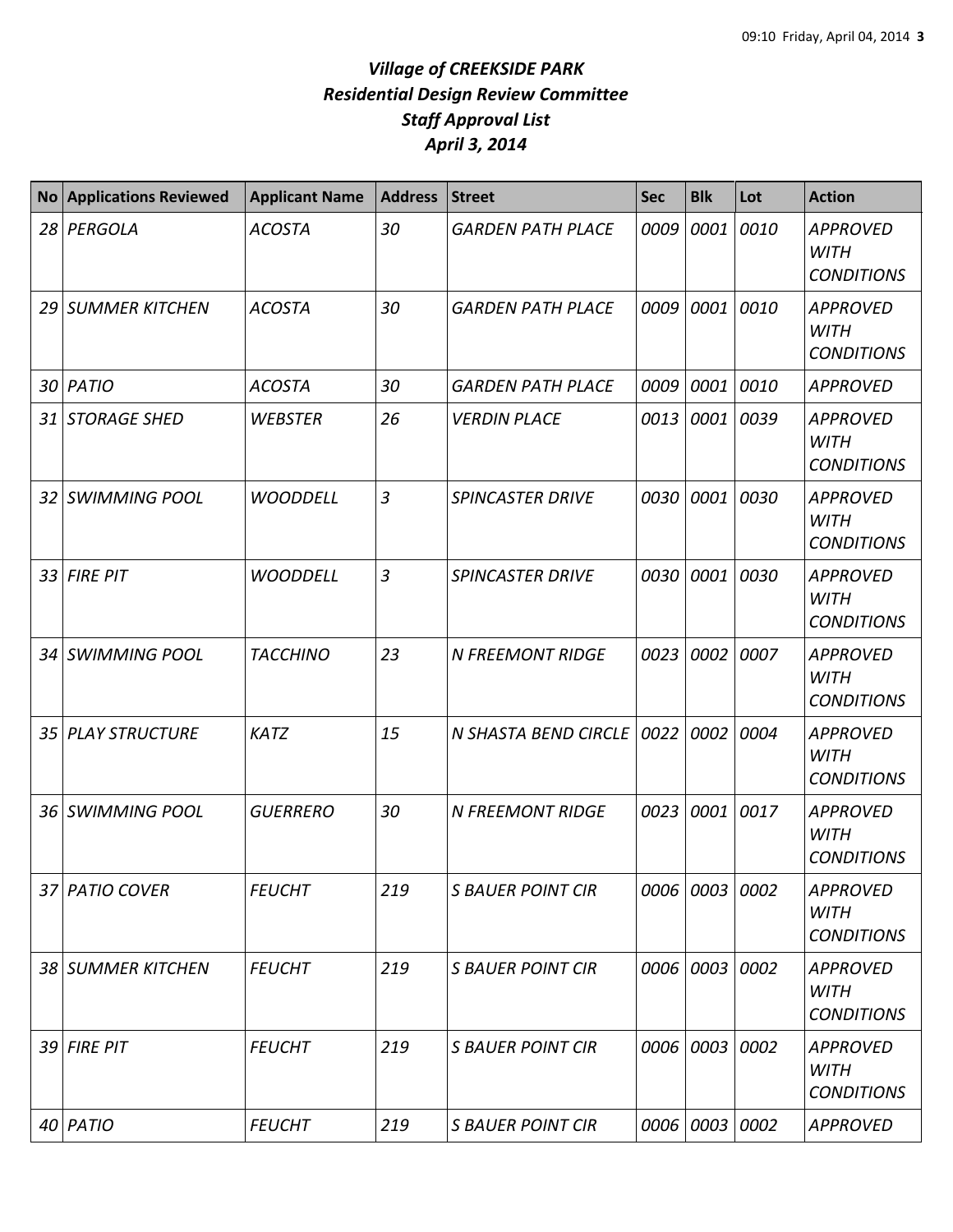| <b>No</b> | <b>Applications Reviewed</b> | <b>Applicant Name</b> | <b>Address</b> | <b>Street</b>             | <b>Sec</b> | <b>Blk</b> | Lot  | <b>Action</b>                                       |
|-----------|------------------------------|-----------------------|----------------|---------------------------|------------|------------|------|-----------------------------------------------------|
| 41        | <b>FIRE PIT</b>              | <b>RESNICK</b>        | 23             | <b>WOODGLADE WAY</b>      | 0017       | 0001       | 0036 | <b>APPROVED</b><br><b>WITH</b><br><b>CONDITIONS</b> |
| 42        | <b>SUMMER KITCHEN</b>        | <b>RESNICK</b>        | 23             | <b>WOODGLADE WAY</b>      | 0017       | 0001       | 0036 | <b>APPROVED</b><br><b>WITH</b><br><b>CONDITIONS</b> |
| 42        | <b>TRELLIS</b>               | <b>GREEN</b>          | 102            | <b>WOOD DRAKE PLACE</b>   | 0004       | 0001       | 0044 | <b>APPROVED</b>                                     |
| 43        | <b>SPA</b>                   | <b>GREEN</b>          | 102            | <b>WOOD DRAKE PLACE</b>   | 0004       | 0001       | 0044 | <b>APPROVED</b><br><b>WITH</b><br><b>CONDITIONS</b> |
|           | 44 SWIMMING POOL             | <b>FLORES</b>         | 27             | <b>SPINCASTER DRIVE</b>   |            | 0030 0001  | 0034 | <b>APPROVED</b><br><b>WITH</b><br><b>CONDITIONS</b> |
| 45        | <b>FIRE PIT</b>              | <b>FLORES</b>         | 27             | <b>SPINCASTER DRIVE</b>   | 0030       | 0001       | 0034 | <b>APPROVED</b><br><b>WITH</b><br><b>CONDITIONS</b> |
| 46        | <b>PLAY STRUCTURE</b>        | <b>FLORES</b>         | 27             | <b>SPINCASTER DRIVE</b>   | 0030       | 0001       | 0034 | <b>APPROVED</b>                                     |
| 47        | <b>SWIMMING POOL</b>         | <b>BARRENECHEA</b>    | 42             | <b>SHALLOWFORD PLACE</b>  | 0011       | 0001       | 0017 | <b>APPROVED</b><br><b>WITH</b><br><b>CONDITIONS</b> |
| 48        | <b>FIRE PIT</b>              | <b>BARRENECHEA</b>    | 42             | SHALLOWFORD PLACE         | 0011       | 0001       | 0017 | <b>APPROVED</b><br><b>WITH</b><br><b>CONDITIONS</b> |
| 49        | <b>SWIMMING POOL</b>         | <b>FRENCH</b>         | 107            | <b>W VALERA RIDGE PL</b>  | 0031       | 0001       | 0006 | <b>APPROVED</b><br><b>WITH</b><br><b>CONDITIONS</b> |
|           | <b>50 SUMMER KITCHEN</b>     | <b>FRENCH</b>         | 107            | W VALERA RIDGE PL         |            | 0031 0001  | 0006 | <b>APPROVED</b><br><b>WITH</b><br><b>CONDITIONS</b> |
|           | 51 SWIMMING POOL             | <b>HOFFMAN</b>        | 19             | <b>VALERA RIDGE DRIVE</b> |            | 0017 0001  | 0026 | <b>APPROVED</b><br><b>WITH</b><br><b>CONDITIONS</b> |
|           | 52 PATIO COVER               | <b>ARGUELLES</b>      | 27             | E WOLF CABIN CIRCLE       |            | 0014 0006  | 0013 | <b>APPROVED</b><br><b>WITH</b><br><b>CONDITIONS</b> |